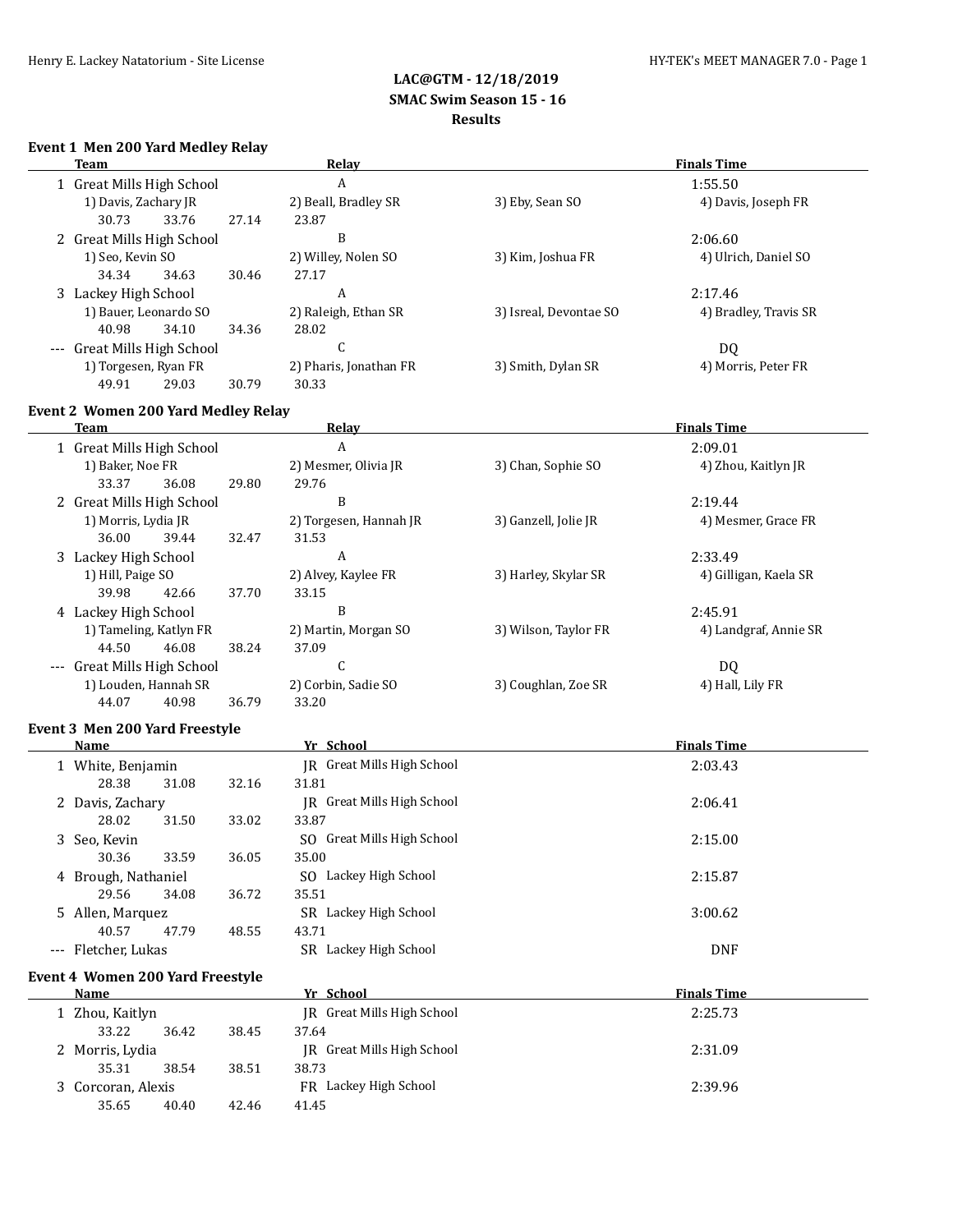|        | (Event 4 Women 200 Yard Freestyle)     |       |                                                   |                    |
|--------|----------------------------------------|-------|---------------------------------------------------|--------------------|
|        | <b>Name</b>                            |       | Yr School                                         | <b>Finals Time</b> |
|        | 4 Torgesen, Hannah                     |       | JR Great Mills High School                        | 2:45.35            |
|        | 36.71<br>42.09                         | 43.44 | 43.11                                             |                    |
|        | 5 Welch, Katelyn                       |       | SR Lackey High School                             | 3:09.28            |
|        | 40.25<br>47.12                         | 50.03 | 51.88                                             |                    |
|        | Event 5 Men 200 Yard IM                |       |                                                   |                    |
|        | <u>Name</u>                            |       | Yr School                                         | <b>Finals Time</b> |
|        | 1 Eby, Sean                            |       | SO Great Mills High School                        | 2:25.41            |
|        | 28.17<br>36.59                         | 46.27 | 34.38                                             |                    |
|        | 2 Kim, Joshua                          |       | FR Great Mills High School                        | 2:25.56            |
|        | 31.74<br>37.55                         | 44.75 | 31.52                                             |                    |
|        | 3 Raleigh, Ethan                       |       | SR Lackey High School                             | 2:28.31            |
|        | 29.29<br>40.93                         | 43.29 | 34.80                                             |                    |
|        | 4 Magpuri, Linden                      |       | FR Great Mills High School                        | 2:40.97            |
|        | 35.14<br>41.40                         | 47.42 | 37.01                                             |                    |
|        | 5 Isreal, Devontae                     |       | SO Lackey High School                             | 2:48.41            |
|        | 35.03<br>42.80                         | 49.91 | 40.67                                             |                    |
|        | Event 6 Women 200 Yard IM              |       |                                                   |                    |
|        | Name                                   |       | Yr School                                         | <b>Finals Time</b> |
|        | 1 Gonzales, Leila                      |       | SR Great Mills High School                        | 2:51.93            |
|        | 36.16<br>44.00                         | 52.99 | 38.78                                             |                    |
|        | 2 Mesmer, Grace                        |       | FR Great Mills High School                        | 3:00.49            |
|        | 37.01<br>45.37                         | 53.56 | 44.55                                             |                    |
|        | 3 Corbin, Sadie                        |       | SO Great Mills High School                        | 3:01.71            |
|        | 39.28<br>49.18                         | 50.49 | 42.76                                             |                    |
|        | 4 Berry, Morgan                        |       | SO Lackey High School                             | 3:13.74            |
|        | 43.53<br>53.14                         | 53.79 | 43.28                                             |                    |
|        | 5 Alvey, Kaylee<br>46.20               |       | FR Lackey High School                             | 3:15.11            |
|        | 1:46.14                                | 42.77 |                                                   |                    |
|        | Event 7 Men 50 Yard Freestyle          |       |                                                   |                    |
|        | <u>Name</u>                            |       | Yr School<br>FR Great Mills High School           | <b>Finals Time</b> |
|        | 1 Davis, Joseph                        |       | SR Great Mills High School                        | 23.90              |
|        | 2 Smith, Dylan                         |       | SR Lackey High School                             | 27.63<br>28.33     |
|        | 3 Bradley, Travis                      |       | FR Great Mills High School                        | 28.94              |
|        | 4 Magpuri, Linden                      |       | SR Lackey High School                             | 34.93              |
| 5.     | Riggs, Jake<br>6 Summers, Nick         |       | SO Lackey High School                             | 36.56              |
|        | Sandifer, Josh                         |       | FR Lackey High School                             | x37.48             |
| 7<br>8 | Brown, Nathaniel                       |       | SR Lackey High School                             | x38.24             |
| 9      | Milling, Tyreak                        |       | FR Lackey High School                             | x40.46             |
|        |                                        |       |                                                   |                    |
|        | <b>Event 8 Women 50 Yard Freestyle</b> |       |                                                   |                    |
|        | <u>Name</u>                            |       | Yr School                                         | <b>Finals Time</b> |
|        | 1 Chan, Sophie                         |       | SO Great Mills High School                        | 27.83              |
|        | 2 Baker, Noe                           |       | Great Mills High School<br>FR                     | 29.14              |
| 3      | Won, Soo Jin                           |       | SO Great Mills High School                        | 30.98              |
|        | 4 Hill, Paige                          |       | SO Lackey High School                             | 31.55              |
| 5.     | Kreider, Sophia                        |       | Great Mills High School<br>IR                     | x32.71             |
| 6      | Corcoran, Alexis                       |       | Lackey High School<br>FR<br>SR Lackey High School | 33.19              |
| 7      | Gilligan, Kaela                        |       | SO Lackey High School                             | 33.34              |
|        | 8 Brown, Abby                          |       |                                                   | x37.48             |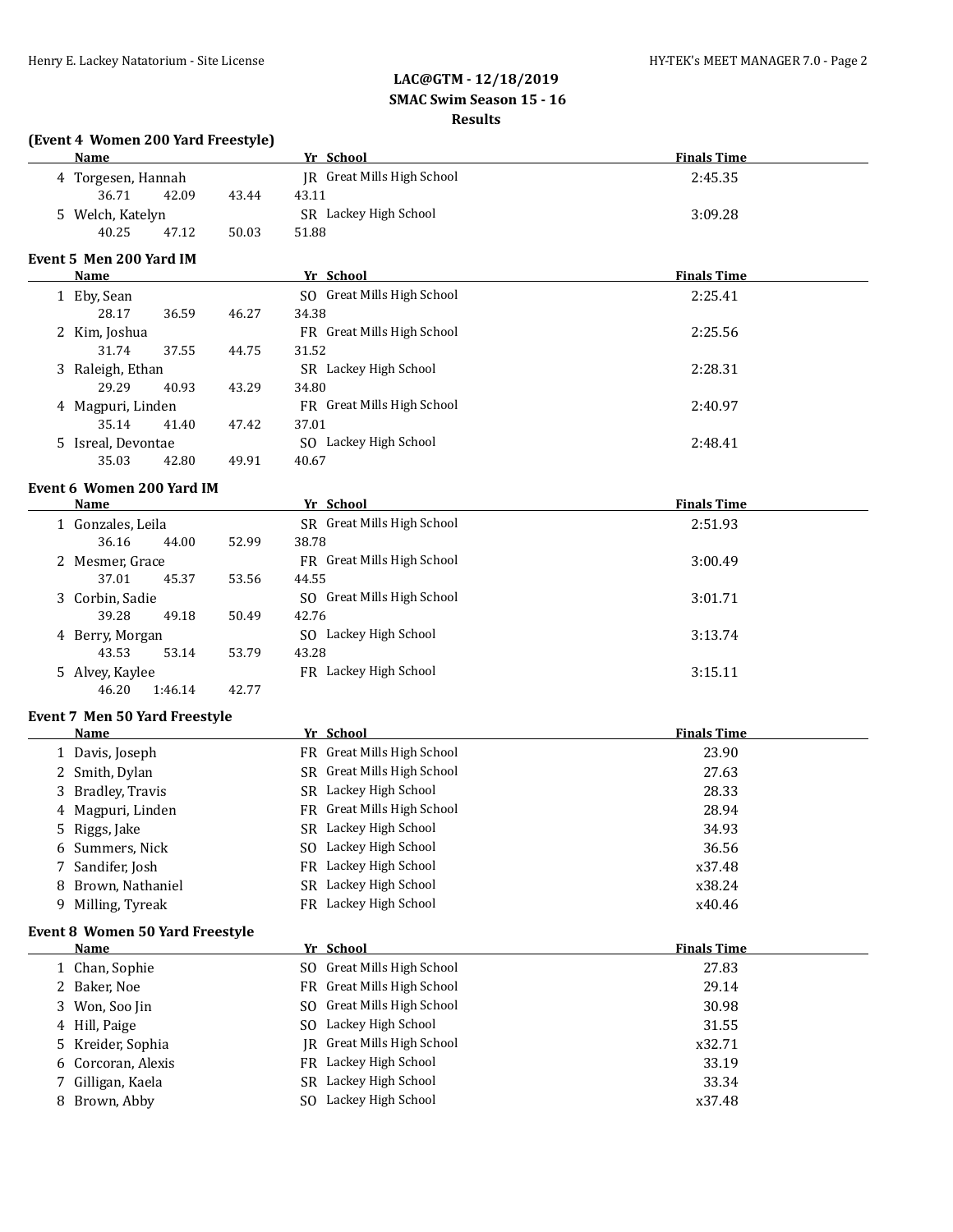# **(Event 8 Women 50 Yard Freestyle)**

| <b>Name</b>                             | Yr School                  | <b>Finals Time</b> |
|-----------------------------------------|----------------------------|--------------------|
| 9 Stauffer, Jaelyn                      | FR Lackey High School      | x38.79             |
| Event 11 Men 100 Yard Butterfly         |                            |                    |
| Name                                    | Yr School                  | <b>Finals Time</b> |
| 1 White, Benjamin<br>29.05<br>34.12     | IR Great Mills High School | 1:03.17            |
| 2 Seo, Kevin<br>33.35<br>39.12          | SO Great Mills High School | 1:12.47            |
| 3 Crownover, Mitchell<br>40.52<br>47.98 | SO Great Mills High School | 1:28.50            |
| --- Isreal, Devontae<br>39.40<br>53.22  | SO Lackey High School      | DQ                 |
| Event 12 Women 100 Yard Butterfly       |                            |                    |
| Name                                    | Yr School                  | <b>Finals Time</b> |
| 1 Chan, Sophie<br>33.08<br>37.46        | SO Great Mills High School | 1:10.54            |
| 2 Coughlan, Zoe<br>38.52<br>47.67       | SR Great Mills High School | 1:26.19            |
| 3 Won, Soo Jin<br>42.41<br>45.27        | SO Great Mills High School | 1:27.68            |
| 4 Harley, Skylar<br>39.10<br>50.33      | SR Lackey High School      | 1:29.43            |
| 5 Wilson, Taylor<br>45.21<br>44.88      | FR Lackey High School      | 1:30.09            |
| Event 13 Men 100 Yard Freestyle         |                            |                    |
| Name                                    | Yr School                  | <b>Finals Time</b> |
| 1 Davis, Joseph<br>25.43<br>28.11       | FR Great Mills High School | 53.54              |
| 2 Willey, Nolen<br>27.81<br>30.89       | SO Great Mills High School | 58.70              |
| 3 Ulrich, Daniel<br>29.64<br>31.93      | SO Great Mills High School | 1:01.57            |
| 4 Ahern, Michael<br>33.70<br>36.65      | SO Lackey High School      | 1:10.35            |
| 5 Bradley, Travis<br>34.30<br>36.73     | SR Lackey High School      | 1:11.03            |
| 6 Stewart, Justin<br>35.42<br>42.29     | SR Lackey High School      | 1:17.71            |
| Event 14 Women 100 Yard Freestyle       |                            |                    |
| <u>Name</u>                             | Yr School                  | <b>Finals Time</b> |

| $\cdots$                           | 11 JUNUU                   | .       |
|------------------------------------|----------------------------|---------|
| 1 Mesmer, Olivia<br>31.18<br>35.88 | IR Great Mills High School | 1:07.06 |
| 2 Mesmer, Grace<br>34.36<br>39.13  | FR Great Mills High School | 1:13.49 |
| 3 Gilligan, Kaela                  | SR Lackey High School      | 1:19.54 |
| 37.79<br>41.75<br>4 Hall, Lily     | FR Great Mills High School | 1:19.68 |
| 36.86<br>42.82<br>Landgraf, Annie  | Lackey High School<br>SR   | 1:22.92 |
| 39.81<br>43.11                     |                            |         |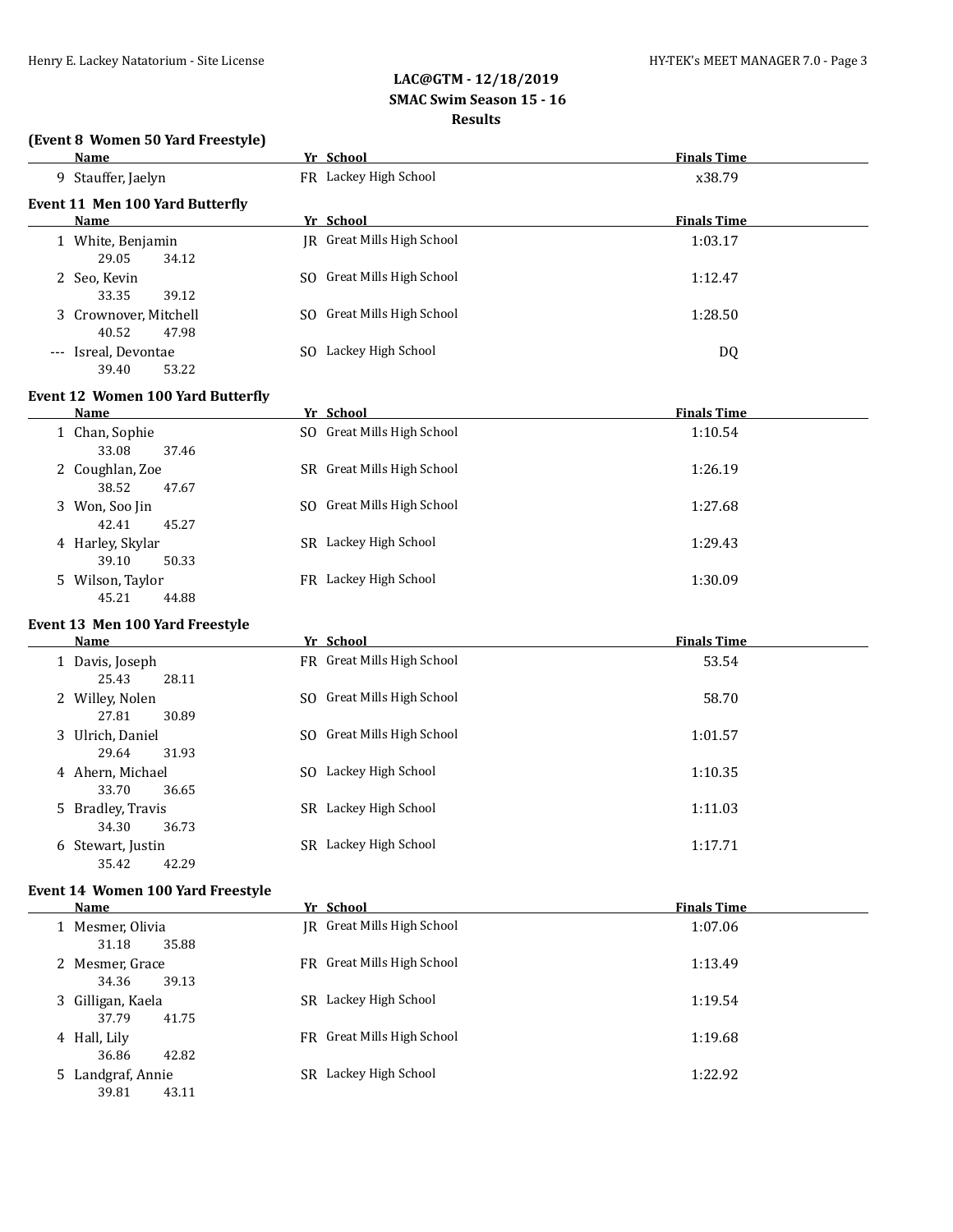29.45 32.14 29.96 30.20

### **LAC@GTM - 12/18/2019 SMAC Swim Season 15 - 16 Results**

|       | (Event 14 Women 100 Yard Freestyle)<br><b>Name</b> |       | Yr School          |                            |       |       |                        | <b>Finals Time</b>            |
|-------|----------------------------------------------------|-------|--------------------|----------------------------|-------|-------|------------------------|-------------------------------|
|       | 6 Bugert, Julianna                                 |       |                    | SO Lackey High School      |       |       |                        | 1:28.46                       |
|       | 41.80<br>46.66                                     |       |                    |                            |       |       |                        |                               |
|       | Event 15 Men 500 Yard Freestyle                    |       |                    |                            |       |       |                        |                               |
|       | <b>Name</b>                                        |       | Yr School          | SR Great Mills High School |       |       |                        | <b>Finals Time</b><br>5:33.77 |
|       | 1 Beall, Bradley<br>28.74<br>32.34                 | 33.22 | 33.62              | 34.21                      | 34.26 | 34.74 | 34.94                  |                               |
|       | 34.71<br>32.99                                     |       |                    |                            |       |       |                        |                               |
|       | 2 Kim, Joshua                                      |       |                    | FR Great Mills High School |       |       |                        | 5:58.15                       |
|       | 30.43<br>34.80                                     | 36.42 | 36.40              | 37.35                      | 37.43 | 37.45 | 37.62                  |                               |
|       | 37.23<br>33.02                                     |       |                    |                            |       |       |                        |                               |
|       | 3 Brough, Nathaniel                                |       |                    | SO Lackey High School      |       |       |                        | 6:15.44                       |
|       | 32.21<br>36.82                                     | 38.03 | 38.25              | 40.10                      | 39.51 | 40.24 | 37.82                  |                               |
|       | 37.24<br>35.22                                     |       |                    |                            |       |       |                        |                               |
|       | 4 Crownover, Mitchell                              |       |                    | SO Great Mills High School |       |       |                        | 7:00.13                       |
|       | 35.91<br>40.46                                     | 42.04 | 42.60              | 45.22                      | 44.21 | 43.78 | 44.64                  |                               |
|       | 43.33<br>37.94                                     |       |                    |                            |       |       |                        |                               |
|       | Event 16 Women 500 Yard Freestyle                  |       |                    |                            |       |       |                        |                               |
|       | <b>Name</b>                                        |       | Yr School          |                            |       |       |                        | <b>Finals Time</b>            |
|       | 1 Poole, Alexis                                    |       |                    | SO Great Mills High School |       |       |                        | 6:53.37                       |
|       | 35.55<br>40.65                                     | 42.61 | 42.06              | 42.32                      | 42.57 | 43.26 | 42.77                  |                               |
|       | 41.22<br>40.36                                     |       |                    |                            |       |       |                        |                               |
|       | 2 Gonzales, Leila                                  |       |                    | SR Great Mills High School |       |       |                        | 6:58.60                       |
|       | 36.03<br>39.45                                     | 41.41 | 42.44              | 42.80                      | 43.92 | 43.00 | 43.69                  |                               |
|       | 43.73<br>42.13                                     |       |                    |                            |       |       |                        |                               |
|       | 3 Corbin, Sadie                                    |       |                    | SO Great Mills High School |       |       |                        | 7:12.08                       |
|       | 37.64<br>42.41                                     | 44.48 | 44.66              | 44.28                      | 43.87 | 44.96 | 43.64                  |                               |
|       | 44.39<br>41.75                                     |       |                    |                            |       |       |                        |                               |
|       | 4 Berry, Morgan                                    |       |                    | SO Lackey High School      |       |       |                        | 7:43.91                       |
|       | 39.51<br>44.62                                     | 47.70 | 47.34              | 47.13                      | 48.91 | 47.79 | 47.97                  |                               |
|       | 47.69<br>45.25                                     |       |                    |                            |       |       |                        |                               |
|       | Event 17 Men 200 Yard Freestyle Relay              |       |                    |                            |       |       |                        |                               |
|       | Team                                               |       |                    | <b>Relay</b>               |       |       |                        | <b>Finals Time</b>            |
|       | 1 Great Mills High School                          |       |                    | $\boldsymbol{A}$           |       |       |                        | 1:43.10                       |
|       | 1) Willey, Nolen SO                                |       |                    | 2) Beall, Bradley SR       |       |       | 3) Smith, Dylan SR     | 4) Eby, Sean SO               |
|       | 26.04<br>25.43                                     | 27.04 | 24.59              |                            |       |       |                        |                               |
|       | 2 Lackey High School                               |       |                    | A                          |       |       |                        | 1:52.55                       |
|       | 1) Bradley, Travis SR                              |       |                    | 2) Ahern, Michael SO       |       |       | 3) Raleigh, Ethan SR   | 4) Brough, Nathaniel SO       |
|       | 28.44<br>31.90                                     | 28.43 | 23.78              |                            |       |       |                        |                               |
|       | 3 Lackey High School                               |       |                    | B                          |       |       |                        | 2:12.71                       |
|       | 1) Fletcher, Lukas SR                              |       |                    | 2) Allen, Marquez SR       |       |       | 3) Sandifer, Josh FR   | 4) Kozlowski, Julian SO       |
|       | 28.70<br>30.80                                     | 40.58 | 32.63              |                            |       |       |                        |                               |
|       | 4 Lackey High School                               |       |                    | C                          |       |       |                        | x2:29.54                      |
|       | 1) Brown, Nathaniel SR                             |       | 2) Todd, Philip SO |                            |       |       | 3) Berghoefer, Luke JR | 4) Summers, Nick SO           |
|       | 28.29<br>46.34                                     | 37.34 | 37.57              |                            |       |       |                        |                               |
| $---$ | Great Mills High School                            |       |                    | B                          |       |       |                        | <b>DQ</b>                     |
|       | 1) White, Benjamin JR                              |       |                    | 2) Davis, Joseph FR        |       |       | 3) Magpuri, Linden FR  | 4) Davis, Zachary JR          |
|       | 24.93<br>24.50                                     | 28.43 | 25.09              |                            |       |       |                        |                               |
|       | Great Mills High School                            |       |                    | C                          |       |       |                        | DQ                            |
|       | 1) Torgesen, Ryan FR                               |       |                    | 2) Crownover, Mitchell SO  |       |       | 3) Morris, Peter FR    | 4) Pharis, Jonathan FR        |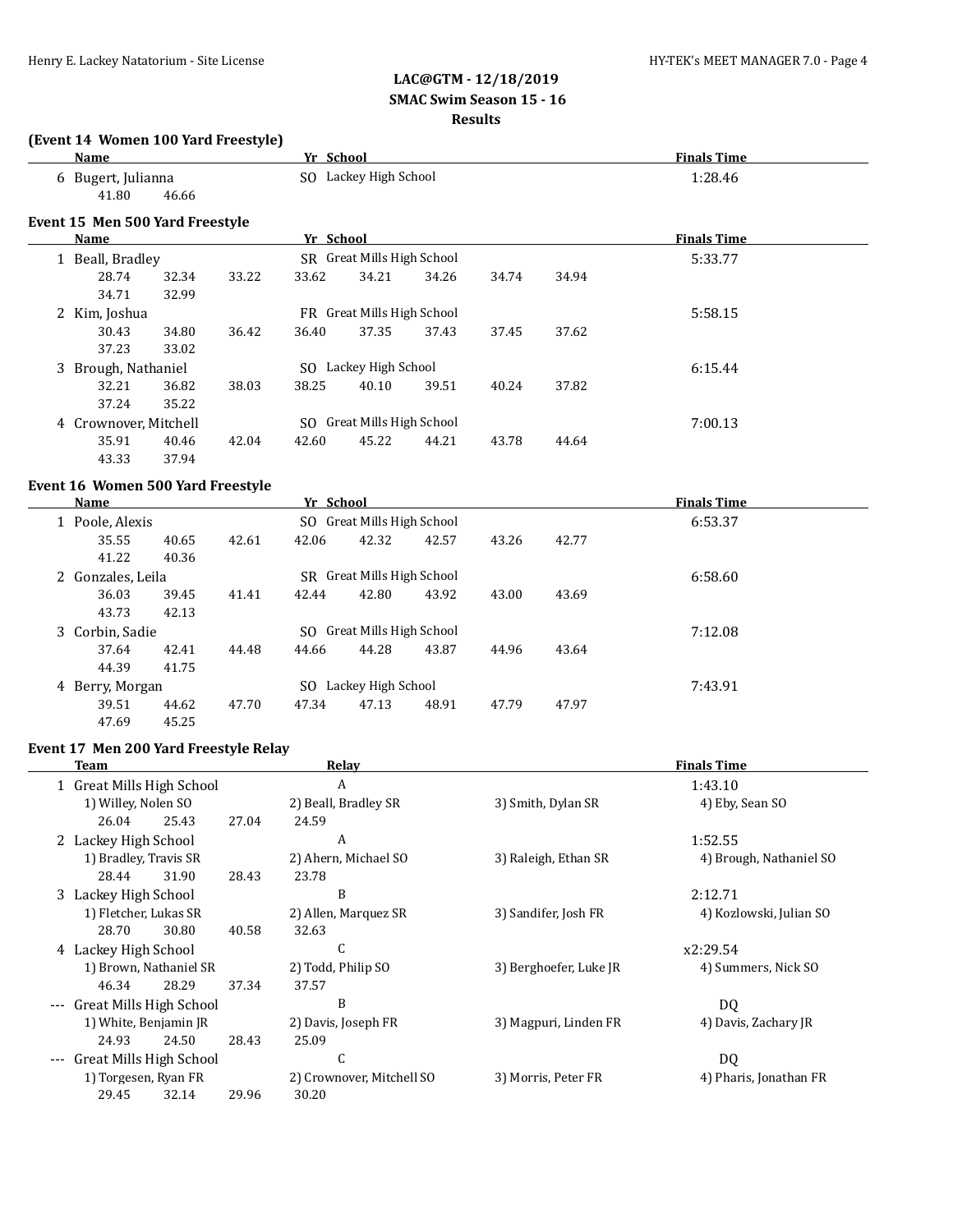#### **Event 18 Women 200 Yard Freestyle Relay**

|                     | Team                      |       | Relay                  | <b>Finals Time</b>     |                        |  |
|---------------------|---------------------------|-------|------------------------|------------------------|------------------------|--|
|                     | 1 Great Mills High School |       | A                      |                        | 1:55.98                |  |
|                     | 1) Morris, Lydia JR       |       | 2) Poole, Alexis SO    | 3) Ganzell, Jolie JR   | 4) Chan, Sophie SO     |  |
|                     | 30.45<br>29.98            | 28.67 | 26.88                  |                        |                        |  |
|                     | 2 Great Mills High School |       | B                      |                        | 1:57.03                |  |
|                     | 1) Mesmer, Olivia JR      |       | 2) Gonzales, Leila SR  | 3) Baker, Noe FR       | 4) Zhou, Kaitlyn JR    |  |
|                     | 29.24<br>30.75            | 28.32 | 28.72                  |                        |                        |  |
|                     | 3 Lackey High School      |       | A                      |                        | 2:15.93                |  |
|                     | 1) Hill, Paige SO         |       | 2) Alvey, Kaylee FR    | 3) Landgraf, Annie SR  | 4) Gilligan, Kaela SR  |  |
|                     | 33.37<br>32.26            | 37.72 | 32.58                  |                        |                        |  |
|                     | 4 Lackey High School      |       | U                      |                        | 2:28.88                |  |
|                     | 1) Harley, Skylar SR      |       | 2) Martin, Morgan SO   | 3) Wilson, Taylor FR   | 4) Corcoran, Alexis FR |  |
|                     | 36.83<br>39.99            | 40.98 | 31.08                  |                        |                        |  |
| $\qquad \qquad - -$ | Lackey High School        |       | B                      |                        | DQ                     |  |
|                     | 1) Brown, Abby SO         |       | 2) Tameling, Katlyn FR | 3) Stauffer, Jaelyn FR | 4) Welch, Katelyn SR   |  |
|                     | 37.93<br>41.35            | 37.52 | 37.13                  |                        |                        |  |

#### **Event 19 Men 100 Yard Backstroke**

| <b>Name</b>                               | Yr School                      | <b>Finals Time</b> |  |  |  |
|-------------------------------------------|--------------------------------|--------------------|--|--|--|
| 1 Davis, Zachary<br>35.57<br>32.34        | IR Great Mills High School     | 1:07.91            |  |  |  |
| 2 Morris, Peter<br>36.58<br>39.79         | FR Great Mills High School     | 1:16.37            |  |  |  |
| 3 Ulrich, Daniel<br>39.32<br>40.09        | Great Mills High School<br>SO. | 1:19.41            |  |  |  |
| 4 Bauer, Leonardo<br>42.24<br>48.60       | SO Lackey High School          | 1:30.84            |  |  |  |
| 5 Todd, Philip<br>44.64<br>55.00          | Lackey High School<br>SO.      | 1:39.64            |  |  |  |
| 6 Hunter, Dakarai                         | FR Lackey High School          | 1:57.77            |  |  |  |
| <b>Event 20 Women 100 Yard Backstroke</b> |                                |                    |  |  |  |

#### **Name** *Yr* **School <b>Finals Time** 1 Zhou, Kaitlyn JR Great Mills High School 1:15.61 35.92 39.69 2 Hill, Paige SO Lackey High School 3 2 Hill, Paige 1:23.38 40.97 42.41 3 Hall, Lily **FR** Great Mills High School 1:24.26 40.67 43.59 4 Louden, Hannah SR Great Mills High School 1:38.75 49.25 49.50 5 Tameling, Katlyn FR Lackey High School 1:49.57 49.10 1:00.47 --- Bugert, Julianna SO Lackey High School DQ

# 55.43 58.68 **Event 21 Men 100 Yard Breaststroke**

 $\overline{a}$ 

| Name             | Yr School                  | <b>Finals Time</b> |
|------------------|----------------------------|--------------------|
| Beall, Bradley   | SR Great Mills High School | 1:13.53            |
| 34.23<br>39.30   |                            |                    |
| 2 Raleigh, Ethan | SR Lackey High School      | 1:14.75            |
| 36.08<br>38.67   |                            |                    |
| 3 Eby, Sean      | SO Great Mills High School | 1:16.83            |
| 35.69<br>41.14   |                            |                    |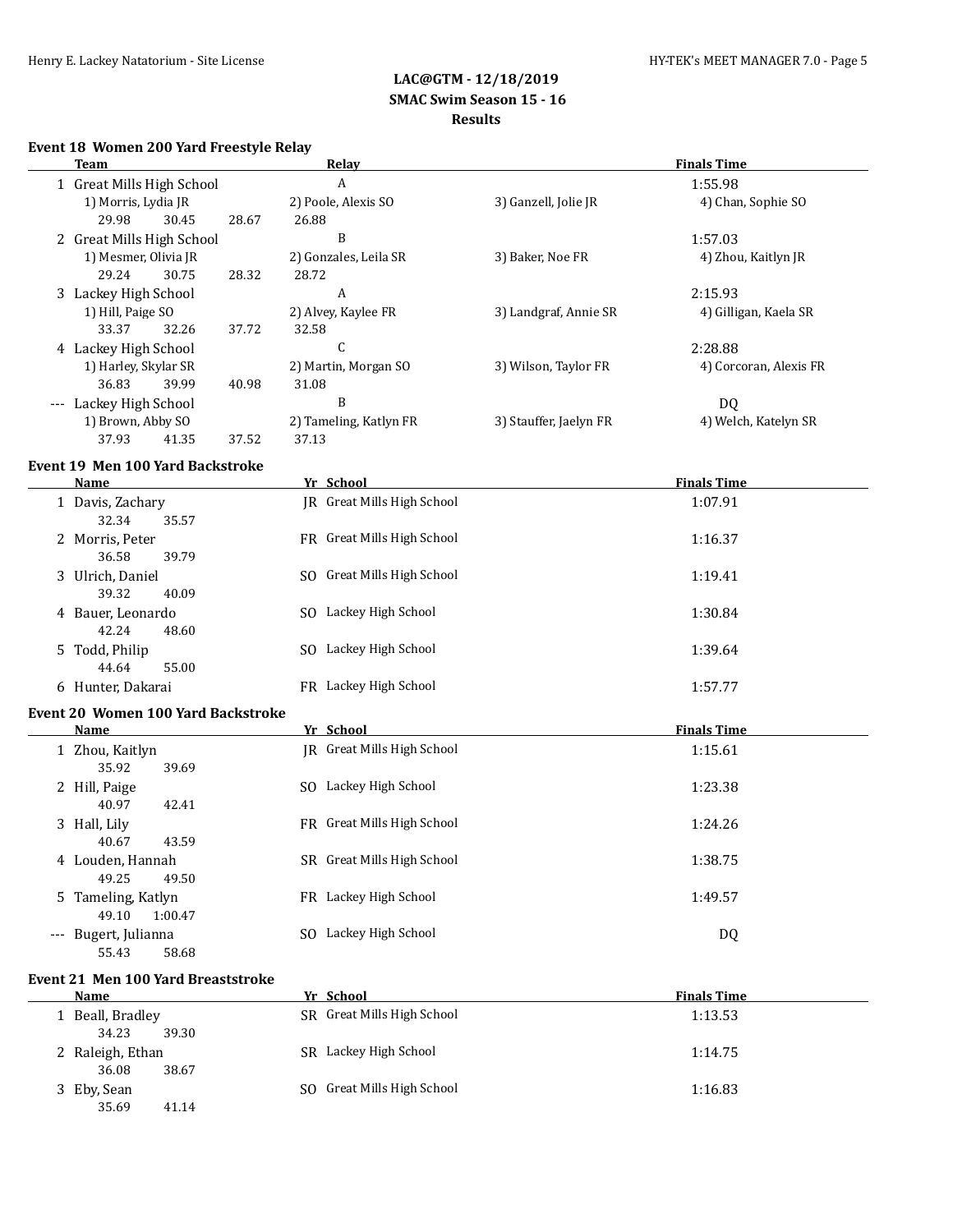#### **(Event 21 Men 100 Yard Breaststroke)**

| <b>Name</b>                  |                                      | Yr School                  | <b>Finals Time</b> |
|------------------------------|--------------------------------------|----------------------------|--------------------|
| 4 Ahern, Michael<br>41.34    | 46.99                                | SO Lackey High School      | 1:28.33            |
| 5 Kozlowski, Julian<br>43.12 | SO.<br>56.31                         | Lackey High School         | 1:39.43            |
|                              | Event 22 Women 100 Yard Breaststroke |                            |                    |
| Name                         |                                      | Yr School                  | <b>Finals Time</b> |
| Baker, Noe<br>38.22          | 40.81                                | FR Great Mills High School | 1:19.03            |
| 2 Ganzell, Jolie<br>38.36    | 45.61                                | IR Great Mills High School | 1:23.97            |

| 3 Torgesen, Hannah<br>46.20<br>50.71 | IR Great Mills High School | 1:36.91 |
|--------------------------------------|----------------------------|---------|
| 4 Alvey, Kaylee<br>47.38<br>52.67    | FR Lackey High School      | 1:40.05 |
| 5 Martin, Morgan<br>48.12<br>52.75   | Lackey High School<br>SO.  | 1:40.87 |

### **Event 23 Men 400 Yard Freestyle Relay**

| Team                 |                           |                    | Relay                  |                         |                           |                        | <b>Finals Time</b> |                         |                      |
|----------------------|---------------------------|--------------------|------------------------|-------------------------|---------------------------|------------------------|--------------------|-------------------------|----------------------|
|                      | 1 Great Mills High School |                    | A                      |                         |                           |                        |                    |                         | 3:59.58              |
|                      | 1) White, Benjamin JR     |                    |                        | 2) Kim, Joshua FR       |                           |                        |                    | 3) Magpuri, Linden FR   | 4) Willey, Nolen SO  |
|                      | 28.07                     | 57.35              | 29.86                  | 1:01.01                 | 30.60                     | 1:03.39                | 27.77              | 57.83                   |                      |
|                      | 2 Great Mills High School |                    |                        |                         | B                         |                        |                    |                         | 4:16.86              |
| 1) Ulrich, Daniel SO |                           | 2) Smith, Dylan SR |                        |                         | 3) Crownover, Mitchell SO |                        | 4) Seo, Kevin SO   |                         |                      |
|                      | 30.62                     | 1:02.57            | 28.66                  | 1:01.23                 | 33.05                     | 1:10.62                | 30.07              | 1:02.44                 |                      |
|                      | 3 Lackey High School      | A                  |                        |                         |                           |                        | 4:42.12            |                         |                      |
|                      | 1) Fletcher, Lukas SR     |                    |                        | 2) Brough, Nathaniel SO |                           |                        |                    | 3) Ahern, Michael SO    | 4) Allen, Marquez SR |
|                      | 33.43                     | 1:12.82            | 27.86                  | 1:00.70                 | 34.71                     | 1:15.60                | 33.38              | 1:13.00                 |                      |
|                      | 4 Lackey High School      |                    | B                      |                         |                           |                        |                    | 5:30.05                 |                      |
|                      | 1) Stewart, Justin SR     |                    | 2) Hunter, Dakarai FR  |                         |                           | 3) Brown, Nathaniel SR |                    | 4) Isreal, Devontae SO  |                      |
|                      | 35.71                     | 1:18.28            | 17.56                  | 43.76                   | 1:00.70                   | 1:34.36                | 49.40              | 1:53.65                 |                      |
|                      | 5 Lackey High School      |                    | C                      |                         |                           |                        |                    | x5:52.08                |                      |
|                      | 1) Bauer, Leonardo SO     |                    | 2) Berghoefer, Luke JR |                         |                           | 3) Sandifer, Josh FR   |                    | 4) Kozlowski, Julian SO |                      |
|                      | 35.65                     | 1:19.60            | 40.95                  | 1:30.21                 | 42.64                     | 1:31.72                | 42.06              | 1:30.55                 |                      |

### **Event 24 Women 400 Yard Freestyle Relay**

 $\equiv$ 

| Team  |                           |         |         | Relay                 |       |         | <b>Finals Time</b>     |         |                       |  |
|-------|---------------------------|---------|---------|-----------------------|-------|---------|------------------------|---------|-----------------------|--|
|       | 1 Great Mills High School |         |         | B                     |       |         | 4:48.95                |         |                       |  |
|       | 1) Corbin, Sadie SO       |         |         | 2) Gonzales, Leila SR |       |         | 3) Torgesen, Hannah JR |         | 4) Ganzell, Jolie JR  |  |
|       | 34.75                     | 1:13.07 | 33.40   | 1:09.54               | 35.70 | 1:16.16 | 32.72                  | 1:10.18 |                       |  |
|       | 2 Great Mills High School |         |         | C                     |       |         |                        |         | 5:16.91               |  |
|       | 1) Louden, Hannah SR      |         |         | 2) Hall, Lily FR      |       |         | 3) Coughlan, Zoe SR    |         | 4) Won, Soo Jin SO    |  |
|       | 40.73                     | 1:24.78 | 1:24.50 | 2:00.67               | 41.08 | 1:14.04 | 37.52                  | 37.42   |                       |  |
|       | 3 Lackey High School      |         |         | A                     |       |         |                        |         | 5:21.41               |  |
|       | 1) Corcoran, Alexis FR    |         |         | 2) Berry, Morgan SO   |       |         | 3) Welch, Katelyn SR   |         | 4) Landgraf, Annie SR |  |
|       | 35.04                     | 1:13.60 | 37.31   | 1:19.73               | 39.51 | 1:25.61 | 39.62                  | 1:22.47 |                       |  |
|       | 4 Lackey High School      |         |         | B                     |       |         |                        |         | 6:18.36               |  |
|       | 1) Bugert, Julianna SO    |         |         | 2) Martin, Morgan SO  |       |         | 3) Stauffer, Jaelyn FR |         | 4) Brown, Abby SO     |  |
|       | 45.16                     | 1:37.21 | 44.45   | 1:32.69               | 47.02 | 1:40.48 | 39.38                  | 1:27.98 |                       |  |
| $---$ | Great Mills High School   |         |         | A                     |       |         |                        |         | DQ                    |  |
|       | 1) Morris, Lydia JR       |         |         | 2) Poole, Alexis SO   |       |         | 3) Mesmer, Grace FR    |         | 4) Mesmer, Olivia JR  |  |
|       | 30.83                     | 1:06.00 | 31.06   | 1:11.26               | 34.82 | 1:13.48 | 30.05                  | 1:05.46 |                       |  |
|       |                           |         |         |                       |       |         |                        |         |                       |  |